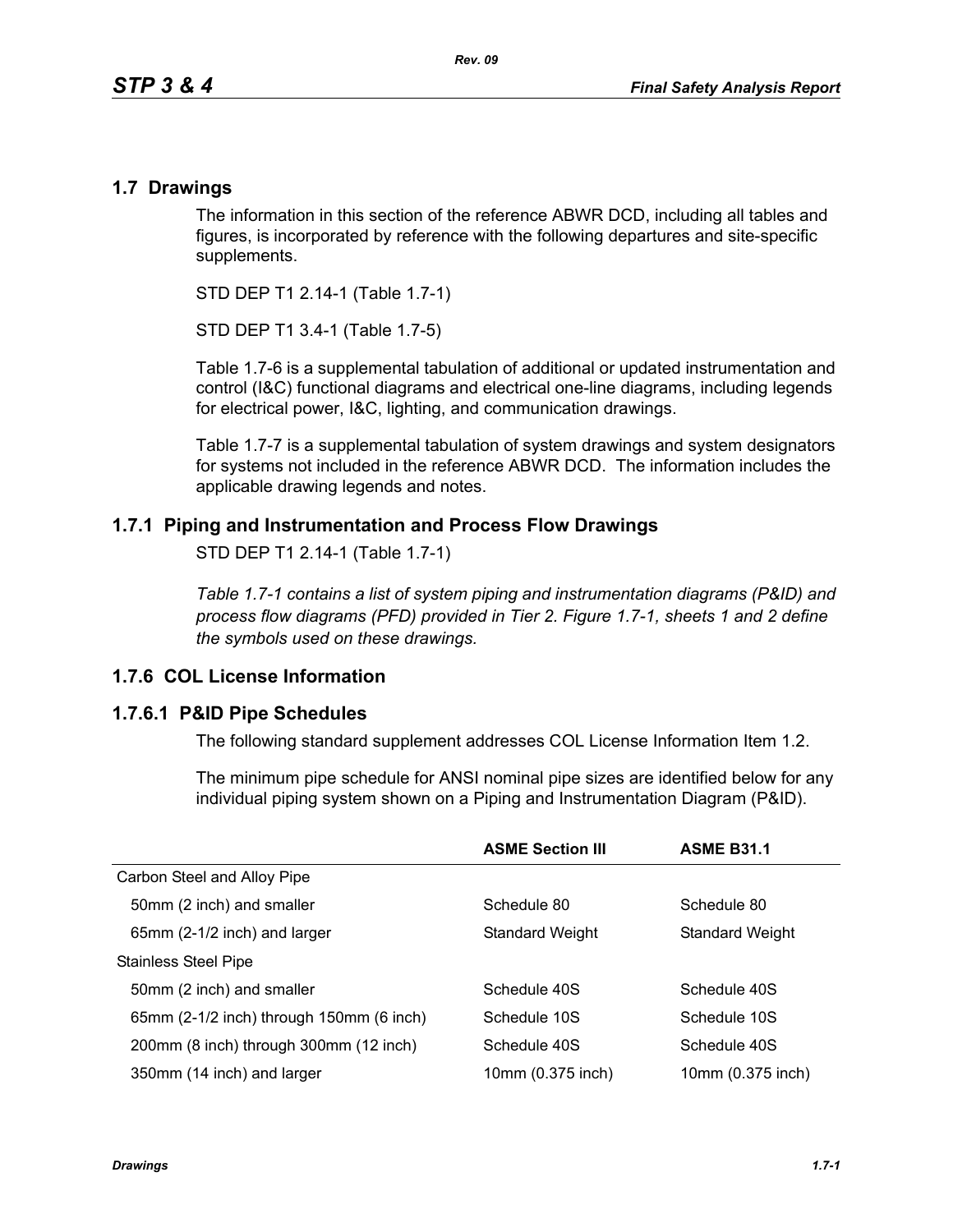|  |  |  | Table 1.7-1 Piping and Instrumentation and Process Flow Diagrams |
|--|--|--|------------------------------------------------------------------|
|--|--|--|------------------------------------------------------------------|

| Tier 2 Fig. No. | Title                              | Type |
|-----------------|------------------------------------|------|
| 6.2–40 I        | <b>Flammability Control System</b> | ₽&ID |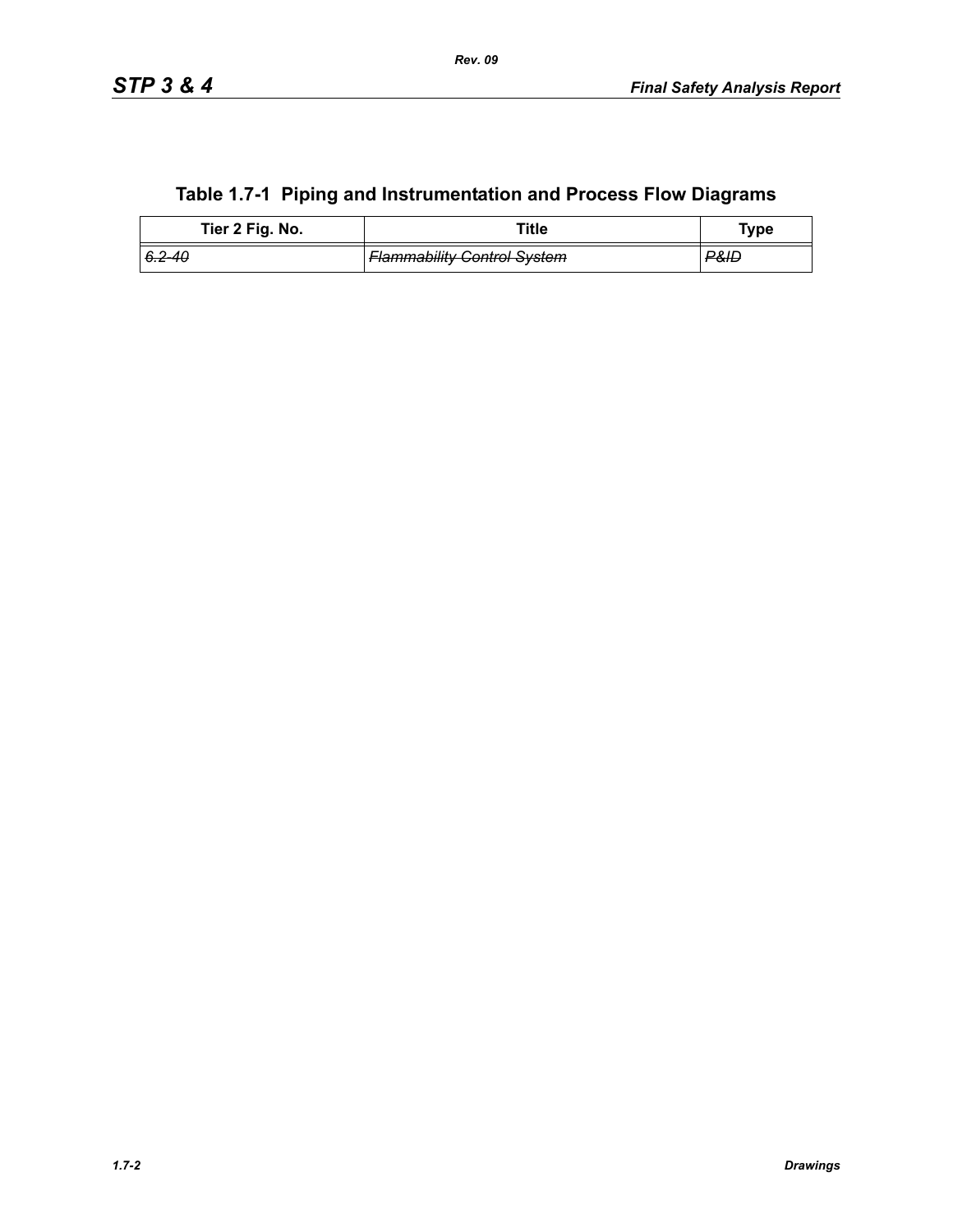### **Table 1.7-5: Drawing Standards**

#### **1.4.5 Instrument Numbering**

*601 to 999 Instruments installed in main control room, including instrument functions performed by multiplexer* data communication*. The instrument number assigned to the latter is prefixed by the letter Z.*

#### **1.4.6 Numbering Within a Loop**

*Instruments or instrument functions performed by the multiplexer* data communication *in the same loop have the same last two numbers. Instruments located in the main control room that receive signals from locally installed instruments in the same loop are numbered by adding 600 to the local or local panel-mounted instrument number in the loop.*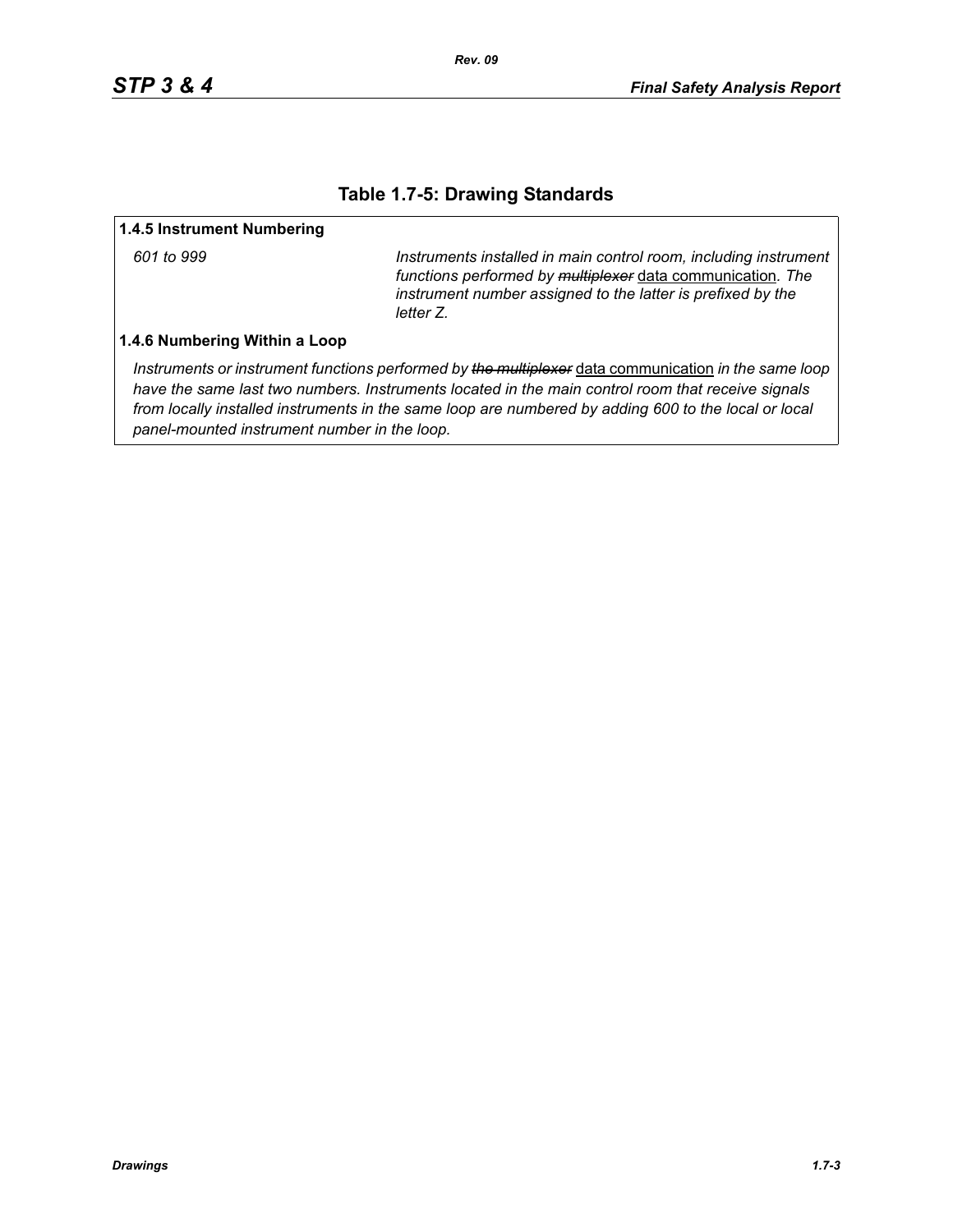<span id="page-3-0"></span>

| Figure No. | <b>Title</b>                                                   | <b>Type</b> |
|------------|----------------------------------------------------------------|-------------|
| $5.2 - 8$  | Leak Detection and Isolation System                            | <b>IED</b>  |
| $7.2 - 9$  | <b>Reactor Protection System</b>                               | IED         |
| $7.2 - 10$ | <b>Reactor Protection System</b>                               | <b>IBD</b>  |
| $7.3 - 1$  | High Pressure Core Flooder System                              | <b>IBD</b>  |
| $7.3 - 2$  | Nuclear Boiler System                                          | <b>IBD</b>  |
| $7.3 - 3$  | Reactor Core Isolation Cooling System                          | <b>IBD</b>  |
| $7.3 - 4$  | Residual Heat Removal System                                   | <b>IBD</b>  |
| $7.3 - 5$  | Leak Detection and Isolation System                            | <b>IBD</b>  |
| $7.4 - 2$  | Remote Shutdown System                                         | IED         |
| $7.4 - 3$  | Remote Shutdown System                                         | <b>IBD</b>  |
| $7.6 - 1$  | <b>Neutron Monitoring System</b>                               | IED         |
| $7.6 - 2$  | <b>Neutron Monitoring System</b>                               | <b>IBD</b>  |
| $7.6 - 5$  | Process Radiation Monitoring System                            | IED         |
| $7.6 - 11$ | Suppression Pool Temperature Monitoring System                 | IED         |
| $7.6 - 12$ | Suppression Pool Temperature Monitoring System                 | <b>IBD</b>  |
| $7.7 - 2$  | Rod Control and Information System                             | <b>IED</b>  |
| $7.7 - 3$  | Rod Control and Information System                             | <b>IBD</b>  |
| $7.7 - 4$  | Control Rod Drive System                                       | <b>IBD</b>  |
| $7.7 - 5$  | <b>Recirculation Flow Control System</b>                       | IED         |
| $7.7 - 7$  | Recirculation Flow Control System                              | <b>IBD</b>  |
| $7.7 - 8$  | Feedwater Control System                                       | IED         |
| $7.7 - 9$  | Feedwater Control System                                       | <b>IBD</b>  |
| $7.7 - 12$ | Steam Bypass and Pressure Control System                       | IED         |
| $7.7 - 13$ | Steam Bypass and Pressure Control System                       | <b>IBD</b>  |
| $8.2 - 1$  | Power Distribution System Routing Diagram                      | <b>SLD</b>  |
| $8.2 - 2$  | 345 kV General Arrangement                                     | <b>SLD</b>  |
| $8.2 - 3$  | 345 kV Switchyard Single Line Diagram                          | <b>SLD</b>  |
| $8.2 - 4$  | 345 kV Switchyard Arrangement                                  | <b>SLD</b>  |
| $8.2 - 5$  | 345 kV Transmission Configuration Map                          | <b>SLD</b>  |
| $8.2 - 6$  | Topographic Map of 345 kV Transmission Line (Blessing SE Line) | <b>SLD</b>  |
| $8.3 - 1$  | <b>Electrical Power Distribution System</b>                    | <b>SLD</b>  |
| $8.3 - 2$  | Instrument and Control Power Supply System                     | <b>SLD</b>  |

**Table 1.7-6 Additional or Updated I&C and Electrical Drawings**